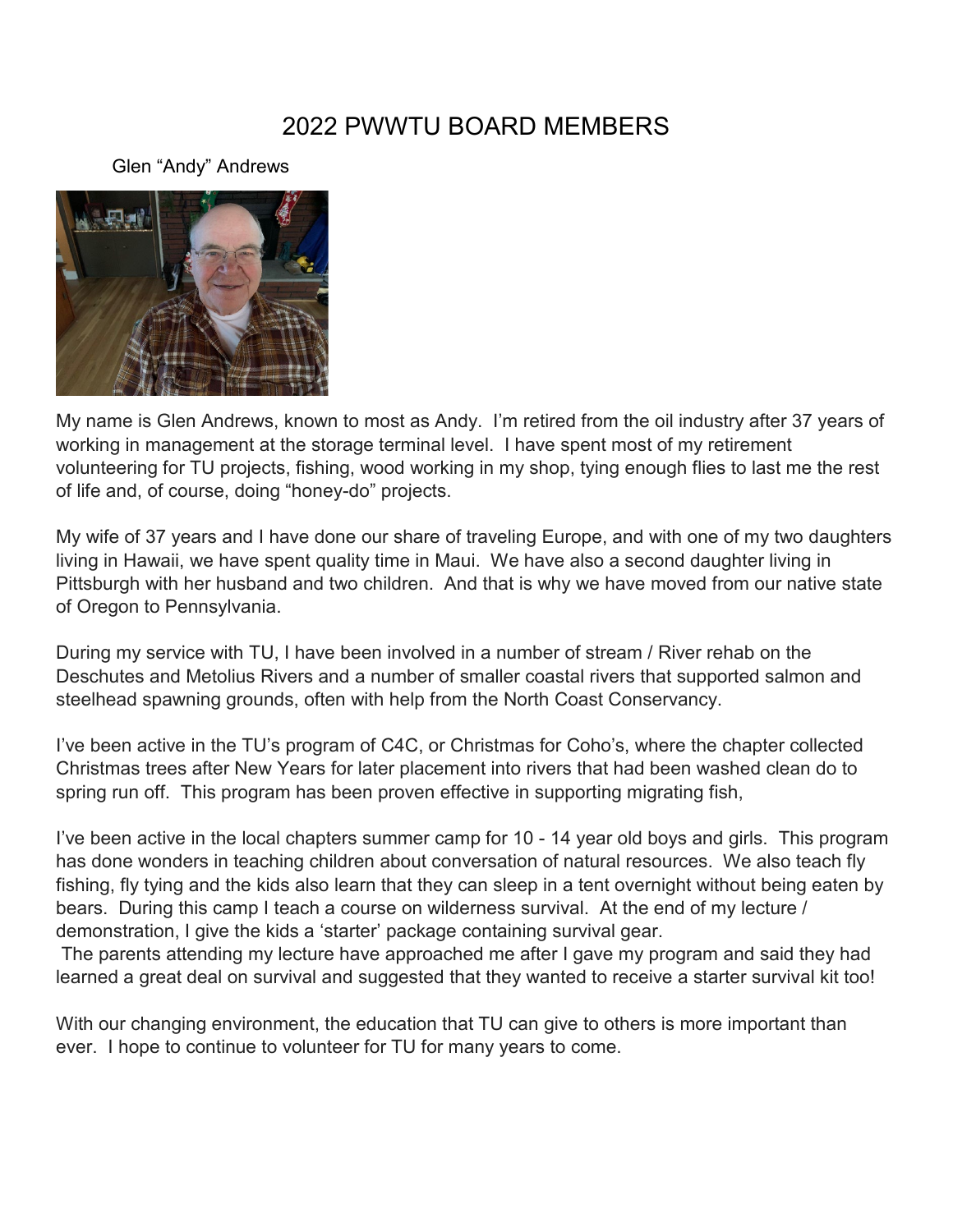# Ed Barger



I have been fishing since the age of 3 or 4, and trout fishing since the age of 6, when my father took me to a local small stocked stream in Mercer County PA. I have been an avid fisherman ever since. Growing up in an area with large numbers of coal mines mines and acid mine pollution has made me appreciate the work that Trout Unlimited does to conserve existing and recover denigrated cold water resources across the country, along with other activities such as mentoring young fishermen and women in assisting with youth fishing days, providing educational opportunities such as our chapter's sponsoring intro to fly fishing and fly tying classes as well as our "Trout in the Classroom program, to name a few of the activities that chapter members participate in. I rejoined TU several years ago and started to attend PWW meetings on a regular basis. I recently retired and feel that I now have the time to devote to becoming more active in the chapter in a leadership position.

#### Ian Brown



 I grew up in Calgary, Alberta, and cut my fly fishing teeth on the Bow River, which is a river that is unusual because it flows through a major metropolitan area. As such, I am familiar with the impact that a city can have on a stream, both good and bad, and I see the potential that this region has in its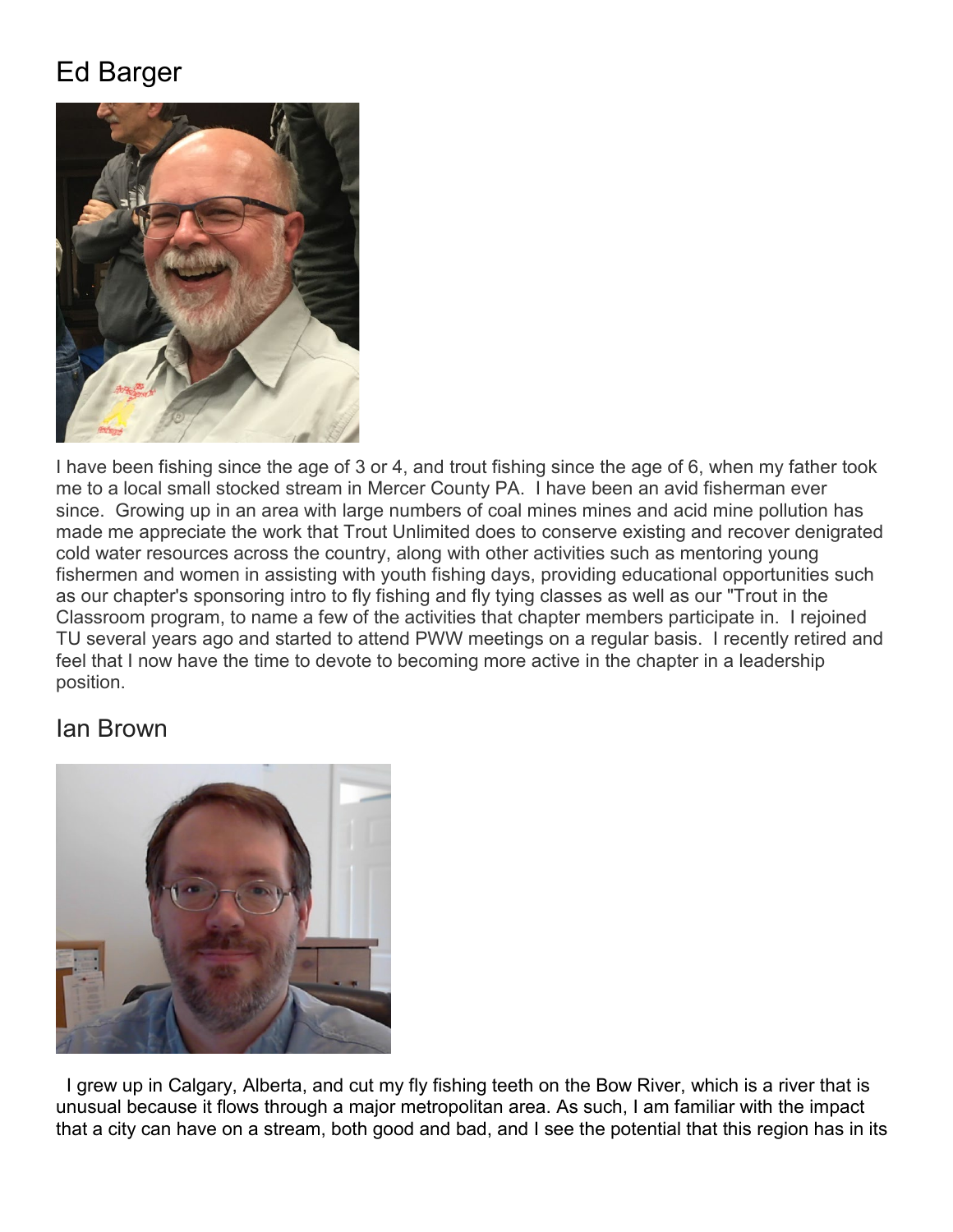rivers and warm water streams. I'll celebrate when the term "combined sewage overflow" becomes obsolete.

 My focus in this area is more on warm water streams mainly because I can be on a smallmouth stream much more quickly than a trout stream. I've served on the board as Secretary now for a couple of years and am interested in continuing to contribute.

# Chuck Buffington



 I am fully retired and have time and resources to devote to a leadership role in PWWTU. I have good quantitative and writing skills and an analytic approach to problems as a result of a career primarily focused on medical research.

 I've served as Chair of the Membership Committee of PWWTU since 2013 and would like to become a Board member. I was informally elected President at the December, 2019 Chapter meeting and would like to continue in this role if elected to the Board.

 I have prior administrative experience as the Director of the Anesthesia Residency at Univ. Pittsburgh (1994-1998), Executive Committee member and President (2009-2011), Flying Scot Sailing Association (2002-2016), and President, Four Hooppole South Condominium, Oakland, MD (2006-2012)

 My vision is to involve the entire membership of PWWTU in conservation efforts in Allegheny County. We're a large chapter with the ability to organize new conservation efforts and to provide money and manpower to new as well as ongoing projects such as Pine Creek.

# Nick Cobler

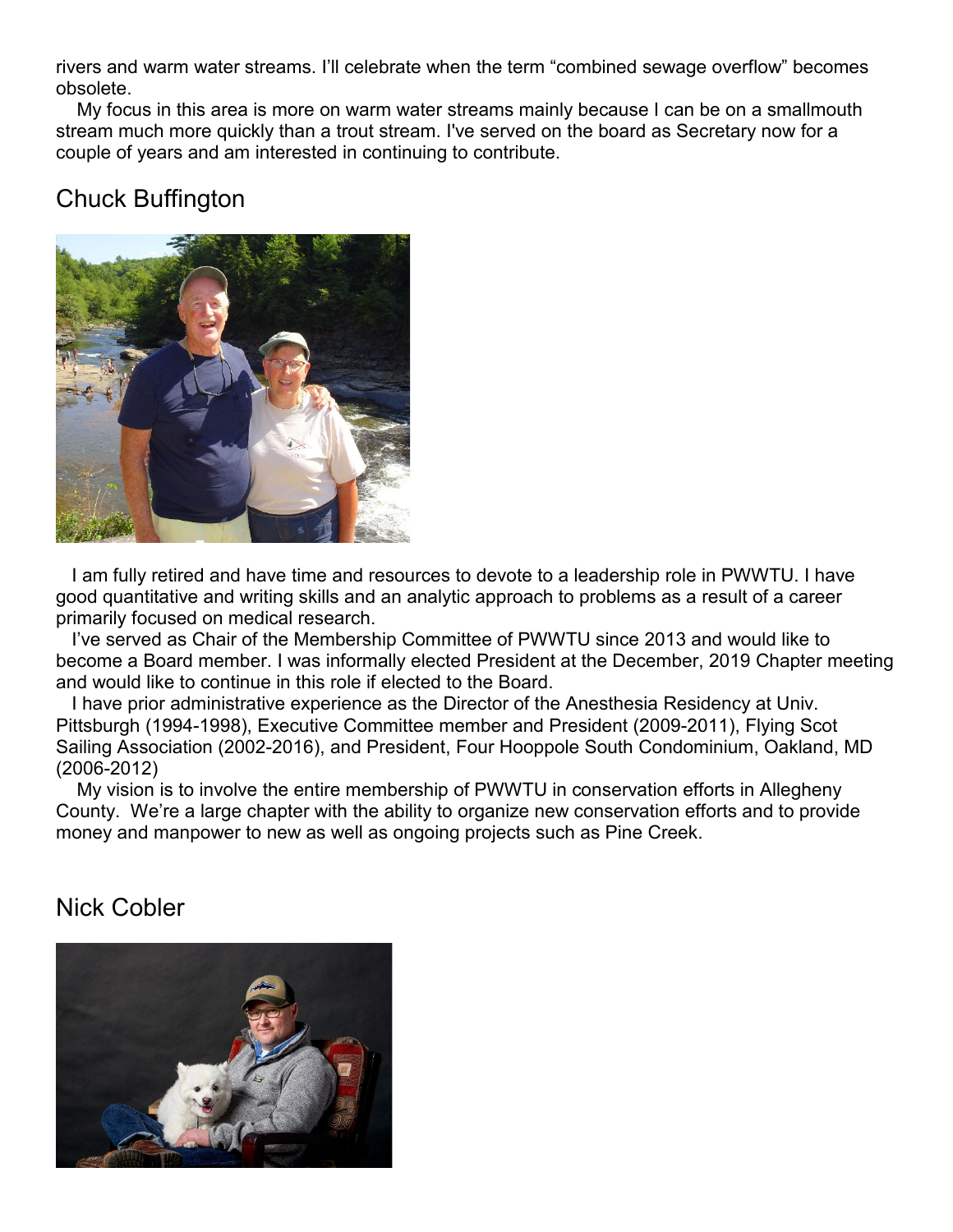Nick is a seasoned creative director, art director and visual designer hybrid with over 24 years building brands, engaging consumers and developing innovative marketing solutions for Fortune 500 and mid-market companies.

Nick began fishing the mountain streams of Potter County with his father and a few close friends over 38 years ago. He's been throwing flies whenever he gets the chance ever since all over Pennsylvania, Colorado, and Montana.

He was an instructor for LL Bean's Outdoor Discovery School for three years where he taught fly tying and casting, and organized the store's Fishing Weekend event.

Nick also researches, writes, photographs and contributes the "Fly Patterns of Pennsylvania" article to the seasonal Pennsylvania Trout publication.

As a PWWTU member, he has volunteered his time to help improve the chapter website. An interesting note – Nick was the creator of the PWWTU Cabin Fever graphic still being used to promote those events today.

In his free time, he enjoys finding and fishing new waters, tinkering behind his vise and keeping his creativity flourishing through watercolor painting and sketching.

# Nora Cline



I am a transplanted Pittsburgher who wants to share my enthusiasm and excitement for fishing and nature.

# Bryan Mathie

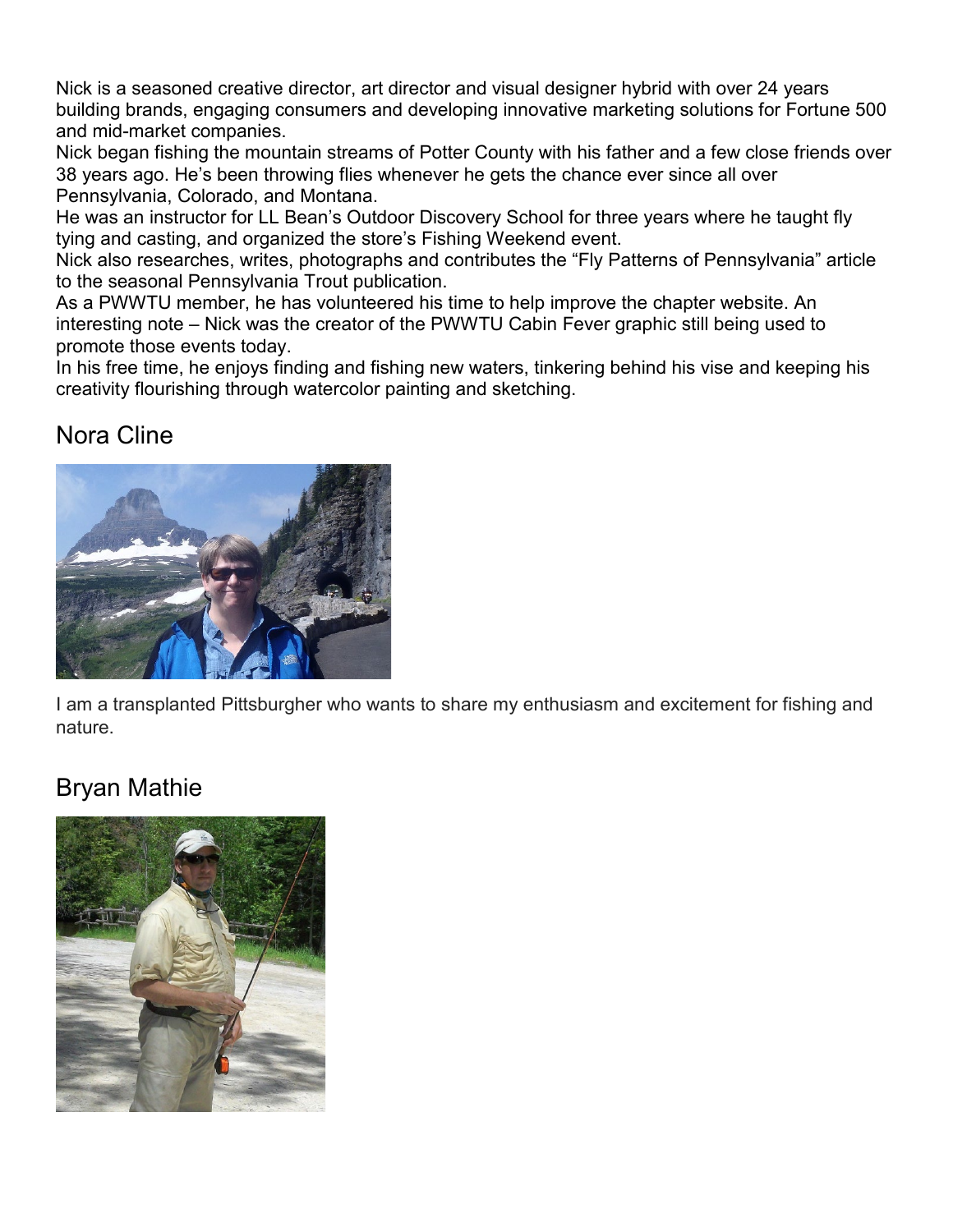I spent my early years wading around in puddles collecting tadpoles. In later years growing up on the Great Lakes I watched the pollution kill fish but not invasive species of carp and zebra mussles. Protection of species and natural resources was a focus of my education (Biology BS) and remains an abiding interest.

 I appreciate the importance of clean, cold, fresh water, and I have a passion to preserve it. I missed the opportunity to do TU conservation of the Driftless Area of Wisconsin when I lived in Chicago because of young children and work. Now, it seems the chance has come around again.

 My idea is to assemble a group of PWWTU members with similar passion to 1. Connect with other chapters to understand current best conservation practices; 2, Evaluate potentially remedial problems in the streams of Allegheny County, including Pine Creek. 3. Partner with deep pockets in industry and government to fund specific stream projects.

#### Ron Milavec



I'm active in PWWTU and many local fly fishing circles, so I can bring new ideas to the Board. I've run programs for the Upper St. Clair Fly Fishing Club for a decade.

I organize and run the Bar Flies component of PWWTU.

 I volunteer with Project Healing Waters which involves Veterans with disabilities in fly fishing and fly tying and rod building. I organize and run two classes for fly tying for the Project each month.

 In addition to being an active member in PWWTU, I am also active in the Allison Park Sportsman's Club and Pittsburgh Fly Fishers.

 My current fishing is focused on walleye in Lake Erie from May to September and a bi-annual trip to Alaska with friends. The largest walleye I've ever caught measured 31 inches in length and weighed in at 10#. The smallest fish was a Goby that tipped the scales at 1 oz.

My enthusiasm for fly fishing and my wide experience will be assets for the PWWTU board.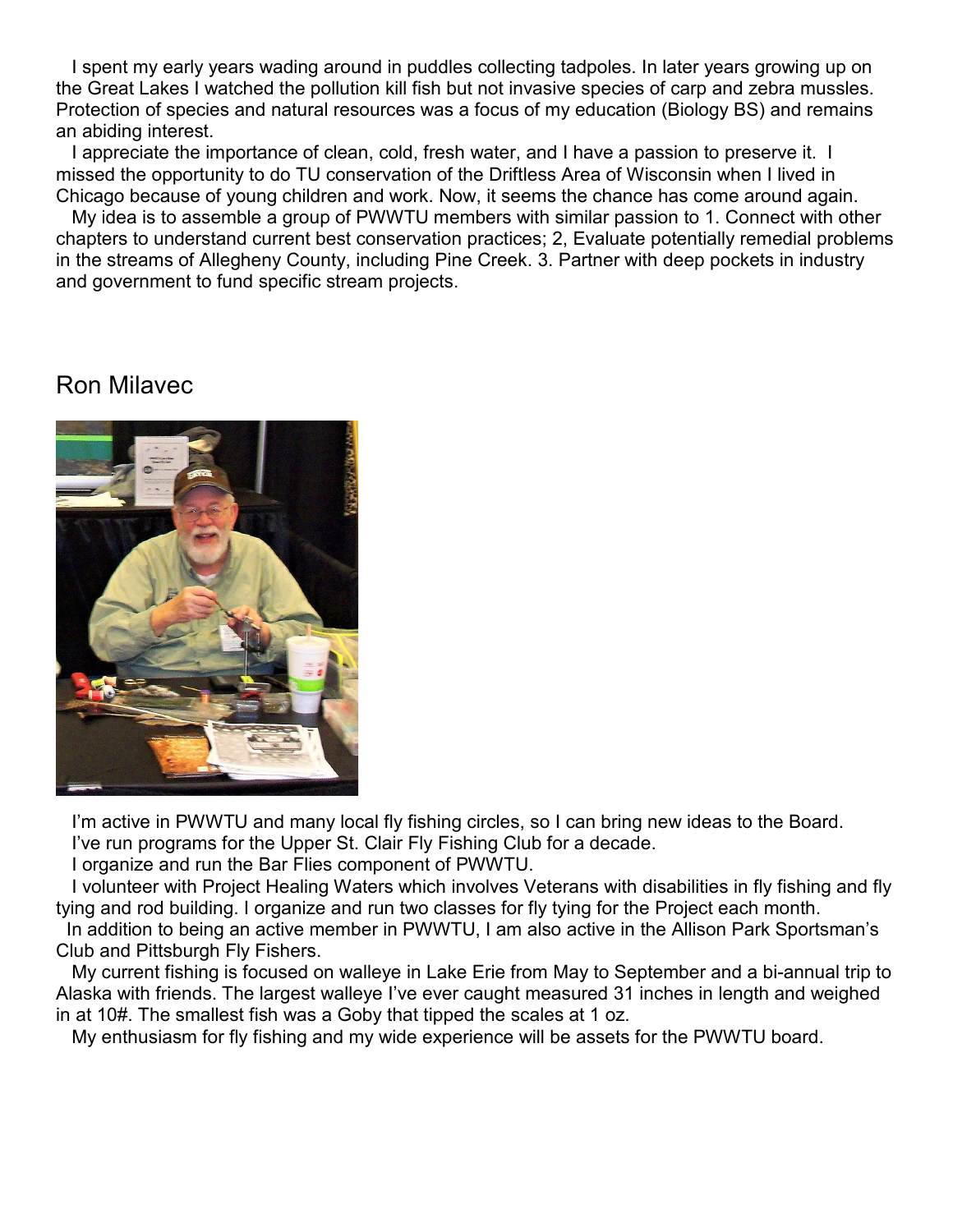# Jamie Schroder



I'm thrilled to be a member of TU and especially the very active women's initiative.

 I was raised to appreciate nature whether that was skiing, riding, or fishing with my father. Now as an adult it's been tremendous to discover fly fishing. I believe that along with enjoying the sport comes a responsibility to help maintain and conserve our freshwater streams and rivers and the land around them. I want to be a part of this and believe my lifetime spent appreciating nature combined with my keen interest in promoting this sport will help me add value to the group.

# Alani Taylor



Alani Taylor is proud to have a career in permitting oversight and compliance reviews in a way that effectively incorporates science-based education and experience. As a federal environmental regulator, first with the Office of Surface Mining in OK and now in Pittsburgh with the Army Corps of Engineers, she applies freshwater ecology to permit decisions and regulatory compliance. Alani majored in Natural Resources and earned a Bachelor of Science, with Distinction in Research (2002). A class in stream ecology developed a fascination for how fish and invertebrates were used to monitor the health of streams. She explored interests in invertebrates and wetland ecology in the Entomology department at the University of Georgia (M.S., 2007). Her honors research and graduate research have been presented and published.

Alani also demonstrates commitment to science and conservation beyond work hours. She has long been involved in reaching out to youth and in diversity and inclusion efforts. As a member of